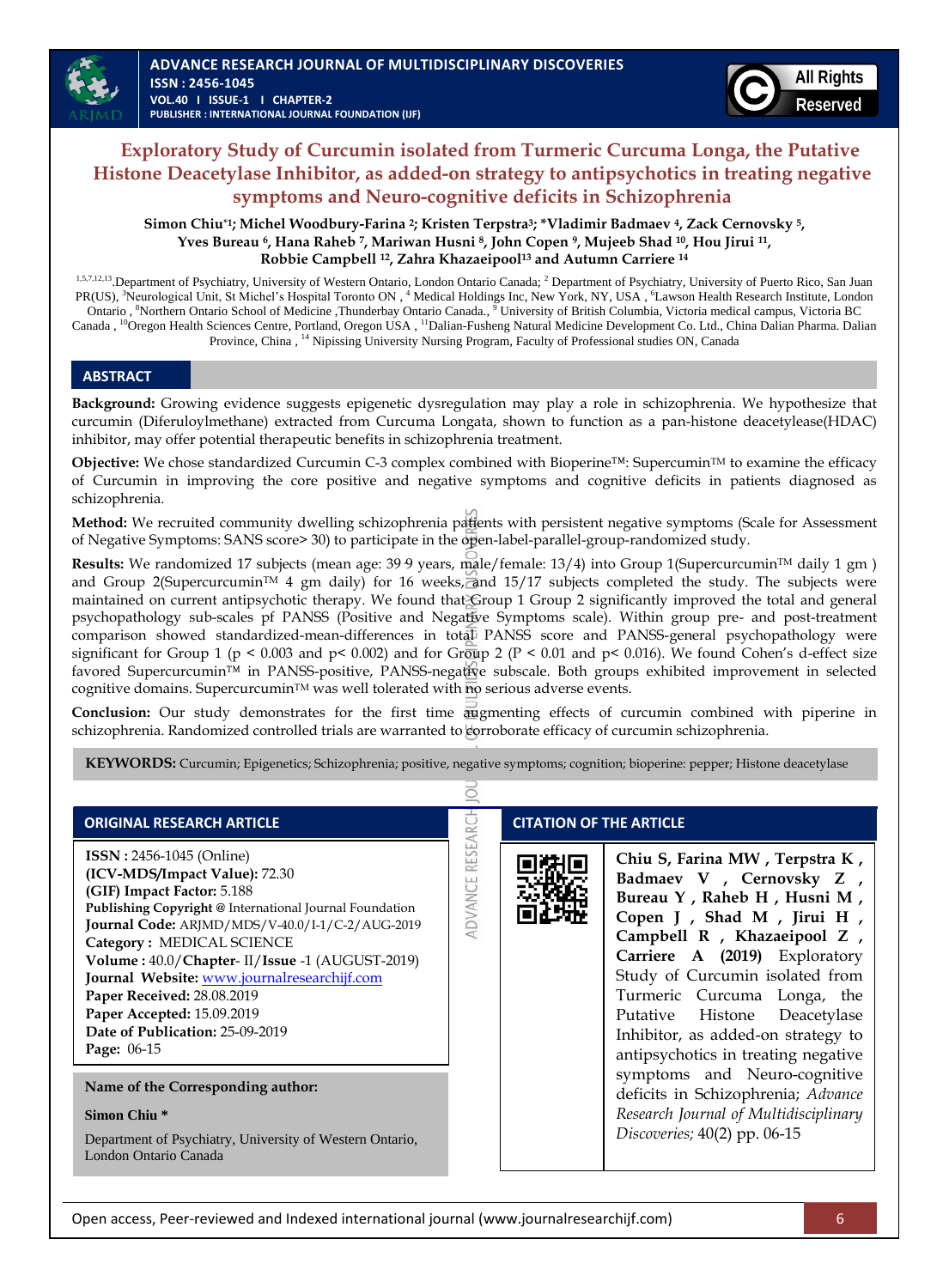# **I. INTRODUCTION**

Although the second generation of atypical antipsychotics (clozapine, olanzapine, risperidone, quetiapine, ziprasidone, aripiprazole, cariprazine, paliperidone, arsenapine, lurisidone, and iloperidone) brings about significant improvement in positive symptoms, schizophrenia confers marked disease burden [\[1\].](#page-6-0) Expert consensus concludes that poor outcomes are strongly related to impaired neuro-cognition and persistent negative symptoms [\[2\].](#page-6-1) Persistent residual negative symptoms and decline in psychosocial functioning have sparked considerable interest to identify novel drug targets to improve treatment outcomes in schizophrenia.

There is mounting evidence that dysregulation of epigenetics signaling consisting of DNA methylation, histone modification mediated by histone deacetylase (HDAC) and non-coding micro-RNA (miRNA), plays a pivotal role in schizophrenia [\[3\],](#page-6-2) [\[4\],](#page-6-3) [\[5\],](#page-6-4) [\[6\].](#page-6-5) Up-regulation of HDAC activities as measured with ELISA method has recently been found in lymphocytes of schizophrenia [\[7\].](#page-7-0)  Postmortem studies in schizophrenia found evidence for altered epigenomes adversely affecting transcription of genes for maintenance of neuronal survival and repair in the hippocampus and prefrontal cortex [\[8\],](#page-7-1) [\[9\],](#page-7-2) and [\[10\].](#page-7-3)  Both studies support the model of hypo-acetylation of the network of histone proteins, shifting the chromatin configuration to inactive transcription mode. The restrictive epigenome model of schizophrenia [\[10\]](#page-7-3) predicts that HDAC inhibitors can reset the balance of histone deacetylation-acetylation in favor of the relaxed state open for transcription.

**DISCOVERI** 

5F

 $\overline{0}$ 

It is noteworthy that amisulpride, the atypical antipsychotic, as currently approved in Germany, Belgium, United Kingdom, Korea and China for treatment of schizophrenia [\[11\]](#page-7-4) exhibits efficacy in inhibiting HDAC at selective HDAC isoforms :HDAC1 and HDAC3 [12]. Amisulpride belongs to the series of benzamide derivatives known as 2nd generation of HDAC inhibitors targeting selectivity at HDAC1 and HDAC3 isoforms in biochemical assays using recombinant enzyme systems [\[13\].](#page-7-6)  Furthermore, amisulpride exhibits dual activities: 1) potent antagonist activity at striatal dopamine: DA subtypes D2/D3a, 2) potent antagonist activity at serotonin receptor subtype-7 [\[14\],](#page-7-7) and [\[15\].](#page-7-8) A recent meta-analysis of randomized controlled trials in acute treatment of schizophrenia [\[16\]](#page-7-9) showed that amisulpride ranked only second to clozapine in the efficacy measure of standardized mean differences (SMD) with 95% confidence intervals (CI) as follows: clozapine :SMD 0 88, CI:0 73-1 03; amisulpride: SMD 0 66, CL: 0 53-0 78.

These considerations inform our research group to evaluate whether curcumin,as a potent epigenetics regulator isolated from turmeric (Curcuma longata) will be beneficial in schizophrenia. Both in vivo and in vitro studies have shown that curcumin regulates multiple epigenetics pathways: HDAC (Histone Deacetylase) isoforms 1, 3, 8, HAT (histone acetyltransferase), and noncoding RNA: miRNA-22, miRNA186a and miRNA-199a [\[17\].](#page-7-10) In high throughput assay using HeLa nuclear extract, curcumin was found to be more potent in inhibiting HDAC than valproic acid and sodium butyrate [\[18\].](#page-7-11) The inhibition constant Ki of curcumin (539 nM) was comparable to Ki of Trichostatin A (504 nM). Curcumin is known for its specific neuroprotective actions in interacting with the anti-oxidant and anti-inflammatory signaling pathways, as well as modulating neuronal apoptosis network [\[2\],](#page-6-1) [\[3\],](#page-6-2) [\[17\],](#page-7-10)[\[18\],](#page-7-11)  [\[19\].](#page-7-12) Evidence is accumulating that oxidative stress and neuro-inflammation underscore the meta-progression of schizophrenia [\[20\].](#page-7-13) We hypothesize that curcumin can augment anti-psychotics in improving the persistent negative symptoms and cognition deficits in schizophrenia.

Most of the clinical studies on formulated curcumin compounds focus on cancer treatment [\[21\].](#page-7-14)  Translational studies to catalyze the therapeutic development of curcumin have met with pharmacokinetic challenges, due to relatively poor systemic bioavailability and rapid first-pass effect [\[22\].](#page-7-15) Pharmacokinetics studies of curcumin showed that peak serum concentration of 0.51 to 1.77 μM can be achieved with oral dosage of 4-8 gm of curcumin [\[23\].](#page-7-16) Curcumin, combined The black pepper extract, piperine(Isolated from Piper nigrum L.Piperaceae ), a known inhibitor of hepatic and intestinal glucuronidation [\[24\],](#page-7-17) can enhance the bioavailability of curcumin and reduce the first-pass effect. A seminal clinical study showed that concomitant administration of piperine at 20 mg with 2 gm curcumin resulted in much higher blood level of curcumin at 0.25 to 1 hr. post treatment [\[25\].](#page-7-18)  Curcumin's systemic bioavailability measured with AUC (Area- Under- the- Curve) was increased by twenty-fold with no adverse effects in normal control subjects. Piperine can readily cross blood barrier, enhance the absorption and the brain uptake of curcumin.

The overall aim of the study is to examine the efficacy and tolerability of Curcumins in schizophrenia subjects who are only partially responding to optimal dosages of 1st and 2nd generation antipsychotics. The primary objective of our "proof-of-concept" dose-finding study of curcumin is to examine the efficacy and safety of a new standardized curcumin formulation: SupercuminTM (C-3 Complex combined with bioperineTM. patented product of black pepper fruit extract manufactured by Sabinsa Corp. Piscataway, New Jersey, USA) in schizophrenia. Curcumin C3 Complex™ was first studied in colorectal cancer patients in United Kingdom [\[26\].](#page-7-19) The content of "Curcumin C3 complex "capsule was analyzed by HPLC (high performance liquid chromatography) and each Supercucumin™ 1000 mg-caplet contains 900 mg curcumin, 60 mg desmethoxycurcumin, and 40 mg bisdemethoxycurcumin. Caplets N J, U S A) and 5 mg Bioperine extracted from black pepper. In our study, we randomized the cohort of schizophrenic subjects into two groups who receive the oral formulation of Supercurcumin™ (C-3 complex and Bioperine) once daily for 16 weeks as follows: Group 1: 1gm Supercurcumin™ (C-3 complex and Bioperine). Group 2: 4 gm SupercurcuminTM (C-3 complex and Bioperine). The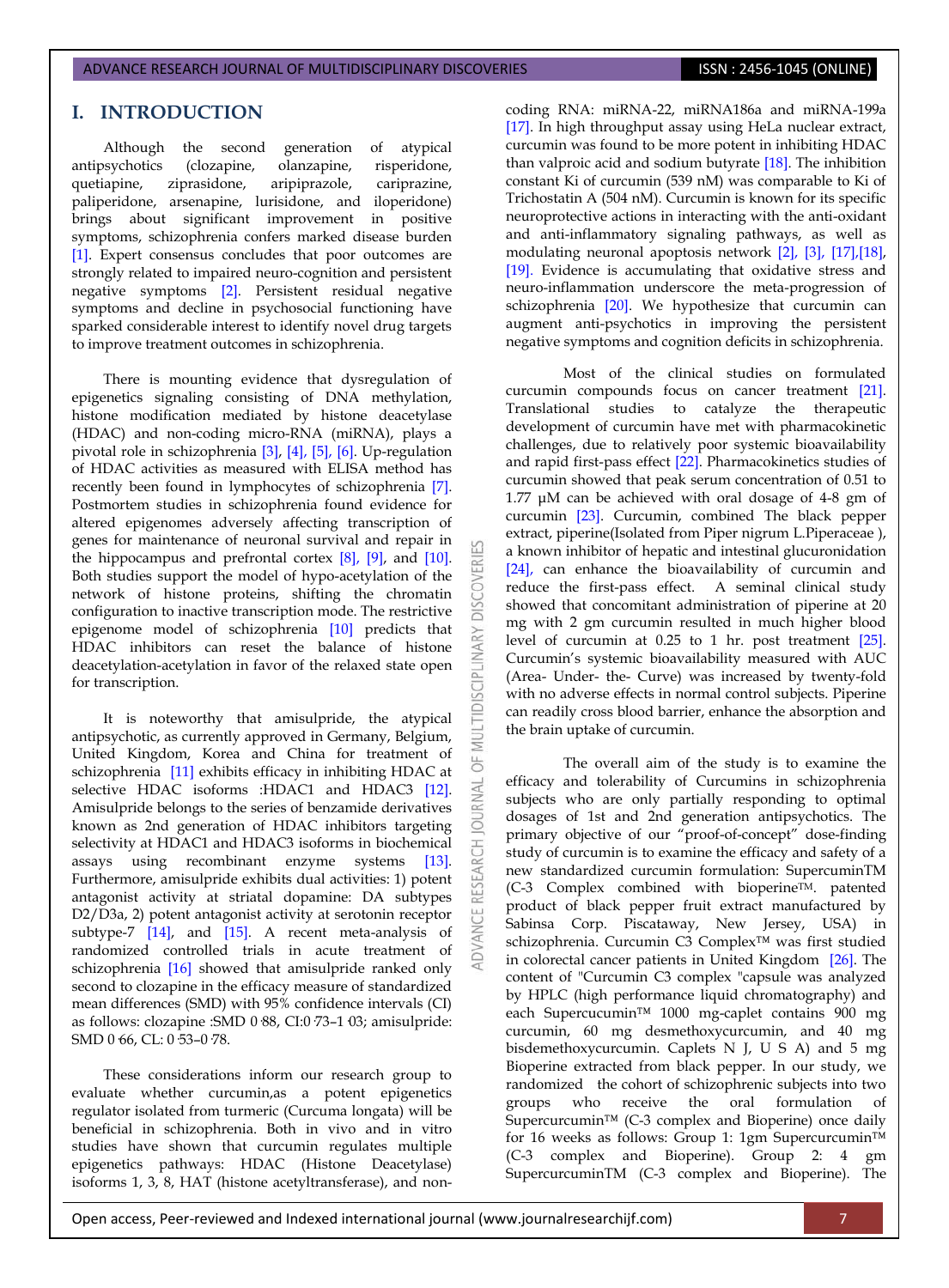chemical structure of curcumin and the biotransformation of curcumin are shown in the Figure 1.:



# **II. METHOD AND MATERIALS**

### *2.a : Study design and inclusion and exclusion criteria*

The study was conducted from 2009 to 2012 at an outpatient psychiatric clinic in Puerto Rico PR (US).We used pre- and post-treatment design, with each participant as the control, for the 16-week study period. They were randomized to either Group 1 or Group 2 with random number sequence. For entry to the study, the potential community-dwelling subjects ranging in age from 18 to 65 years and capable of providing informed consent were recruited to participate in the study. The subjects were required to satisfy the diagnostic criteria of schizophrenia (Diagnostic Statistical Manual of Mental Disorders: 4th Edition, American Psychiatric Association, Washington DC USA and to exhibit persistent negative symptoms as measured with SANS (Scale for the Assessment of Negative Symptoms) scale score >20. Females of reproductive age were required to submit urine pregnancy test and would be excluded if the urine test was positive. We specified the upper limit of any depressive symptoms to be no greater than 24 on the 17-item Hamilton Depression Rating Scale: HAMD scale. We stipulate that the participants were started on antipsychotic for at least 1 month and maintained on the same antipsychotic throughout the study period. We excluded participants with active and severe alcohol and substance use disorders with repeated urine positive for marijuana, cocaine, opiate amphetamine and 3, 4-methylenedioxymethamphetamine (MDMA). In view of the unusually high proportion of schizophrenic subjects who smoke cigarettes regularly, we do not exclude moderate nicotine dependence. In view of antiinflammatory effect of curcumin, we excluded regular users of NSAID (non-steroidal anti-inflammatory drug) or allergic reaction to curcumin or pipeline. Exclusion criteria included history of cancer, recent myocardial infarction, unstable angina, severe hypertension, unstable diabetes mellitus, chronic liver disease, gallbladder disease, chronic renal disease, and recent under-/untreated GERD (gastroesophageal reflux disease), severe/untreated gastric or duodenal ulcer. We excluded neurological disorders including traumatic brain injury, cerebra-vascular disorders, and significant medical disorders. All subjects in

the study received Super curcumin™ caplets obtained through the courtesy of Sabina Corp. NJ, USA, and were randomized to either Group 1 or Group 2: Group1 (1 caplet once daily) and Group 2 (4 caplets once daily) for a total of 16 weeks. They were fully explained the purpose of the study which was fully approved by an accredited community independent research ethics board Coast IRB CO USA (study protocol number; 06T-773). We monitored the safety and tolerability of the study at regular intervals according to the guidelines from Stanley Medical Research Institute MD, USA. The study was registered at the US clinical trial web site prior to the start of the study: ClinicalTrials.gov Identifier: NCT01875822

### *2. b. Study Protocol*

CVERI

**DISCIPL** 

5

**B** 

During the screening phase, the subjects completed the series of medical assessment: blood pressure, pulse,12 lead EKG as required, body weight, body composition, routine blood tests :CBC, glucose and lipid profile, liver and kidney function tests and urine toxicological screen for drugs of abuse. At baseline the subjects underwent the mini-structured neuropsychiatric interview and the computerized neurocognitive test battery: CNS Vital Sign (CNS-VS) (Spanish and English version available in USA) ( 27) which encompasses an aggregate score: neurocognitive index and 10 neurocognitive domains: composite memory, verbal memory, visual memory, processing speed, executive function , psychomotor speed, reaction time, complex attention, cognitive flexibility and total time. The CNS-VS comprises 7 primary tests: verbal and visual memory, finger tapping, symbol digit coding, the Stroop Test, shifting attention test, continuous performance test, Trail test and Tower of London. In addition, we administered psychiatric rating scales: BPRS (Brief Psychiatric Rating Scale), PANSS (Positive and Negative Symptoms scale), and HAMD-17 item at baseline, week 4, week 8 and week 16. We used the recently revised scoring system of PANSS assigning 0 score to "no symptom" for all the subjects throughout the study period. For safety monitoring, we used Treatment-Emergent Adverse Events (TEAE) and the battery of tests of motor function: Abnormal Involuntary Movement S c a l e (AIMS).

### *2.c Statistical analysis :*

We define the response rate towards SupercurcuminTM treatment as 30% change in the rating scales: PANSS (general score and subscales) , HAMD-17 and BPRS scores at the end of the 16-week treatment period compared to the baseline values. For within group comparison of the changes in PANSS , HAMD-17 and BPRS at 16-week treatment period compared with the baseline pre-treatment baseline, we use the paired-t-test, and nonparametric

Wilcoxin rank sum test to detect any significant difference in the rating scale. We set the significant level to be at  $p < 0.5$ . Furthermore, we analyzed the data using the Cohen's d effect size known to be independent of the sample size to determine the magnitude of the effect size for the changes in the therapeutic outcome measures; PANSS, HAM-17 and BPRS. For analyzing the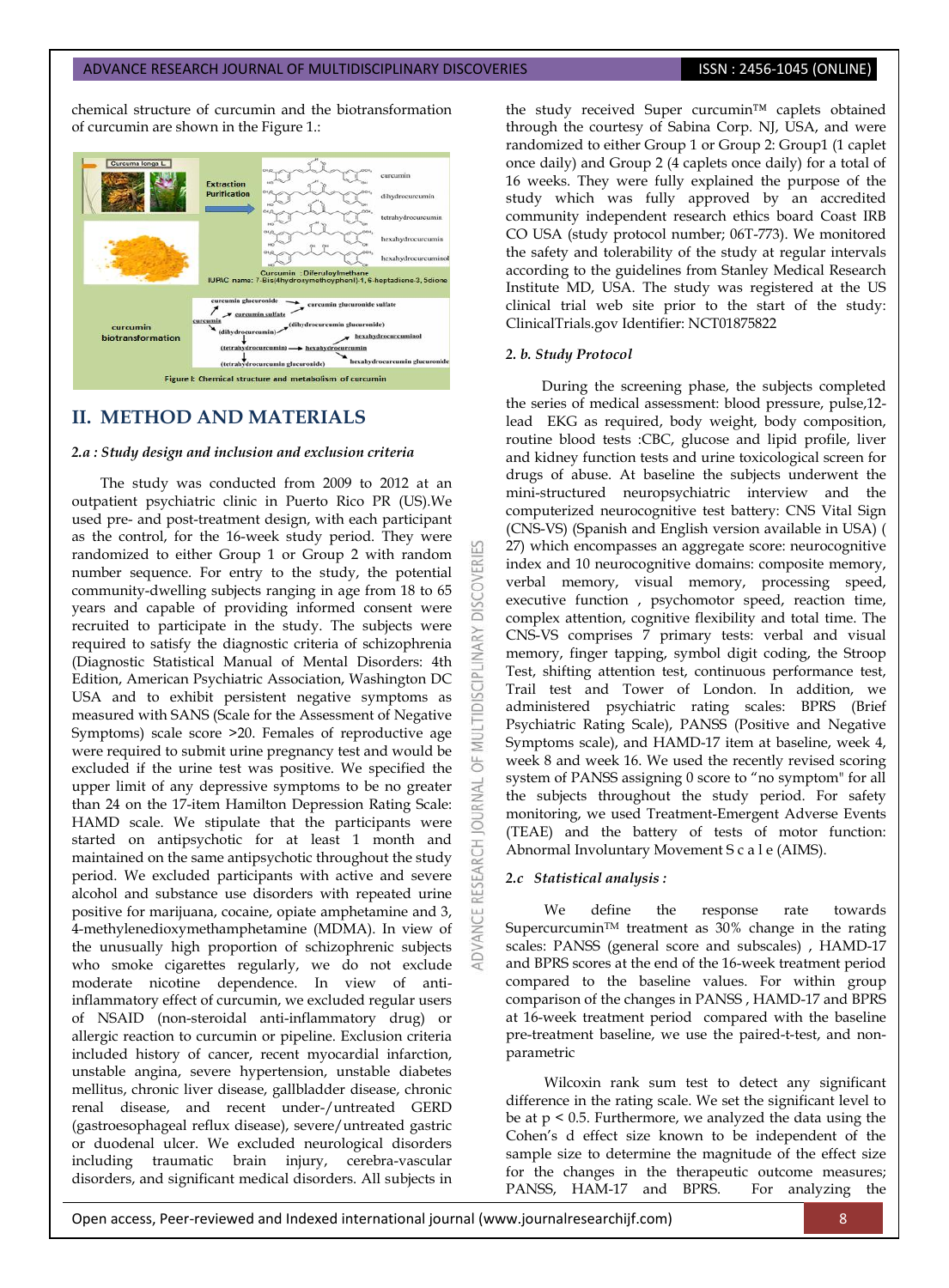neurocognitive effects of curcumin, we choose the Cohen's d effect size to describe any changes in the scores on the various cognitive domains as assessed with CNS-VS neurocognitive battery of tests. For safety and adverse events, we choose the proportion of reported events in the TEAE standardized inventory of side effects in the different body systems.

# **III. RESULTS**

At baseline, the participating subjects underwent a comprehensive physical examination, anthropometric assessment with Tanika bioimpedance-based Body image monitor: Ironman (Calif. USA). The majority of subjects were overweight as indicated by the BMI (Body Mass Index): 29.30 (S D = 7.58) with no serious or untreated medical problems. Routine blood work: SMA-12 was ordered and the results were reviewed. They were diagnosed as schizophrenia for at least 5 years and living in the community. We found that their baseline neurocognitive index from CNS:VS placed them in the low average percentile scores (pooled mean score:3.85, SD= 9.13, range of percentile:1-34 %). During the period of the study, the subjects were maintained on previous dosages of antipsychotic medication : both 1st and 2nd generation of antipsychotics were used. We did not find any significant abnormalities in laboratory values of complete blood count: CBC, kidney and liver functions, glycemic control and electrolytes. We recruited 17 subjects of Latino-American descent with Diagnostic-Statistical Manual: DSM IV-R diagnosis of schizophrenia who fulfilled the inclusion criteria of residual negative symptoms with SANS score >30 at baseline, from a single outpatient academic-clinic center in Puerto Rico (USA) during the period of 2010-2012. During the 16-week study, one patient dropped out from the study due to the adverse event of hyper-sexuality. Furthermore, we failed to retrieve the database of one patient due to unexpected severe computer malfunctioning despite backup safeguard. The dropout rate was 2/17 (12%). In total, 15 patients completed the subject from baseline to week 16: 8 and 7 subjects were randomized to the respective groups: Group1: 1 gm Curcumin C-3 complex group and Group 2: curcumin C-3 Complex 4 gm group. The mean age was  $39-93$  yrs. (SD = 11.87 yrs., range: 25-58 yrs.). In our proof-of-concept study of C-3 complex in schizophrenia, our primary efficacy outcome is baseline-toweek-16 change in PANSS total score, and neurocognitive index. We found that for 1gm and 4gm C-3 complex groups, within-subject analysis found significant differences in PANSS total score (  $p$ <0.003: 1 gm group;  $p$  < 0.01: 4 gm group paired t-test) and PANSS general psychopathology subscale score ( $P < 0.002$ : 1 gm group;  $p < 0.016$ : 4 gm group paired t-test) (**Table 1 and Table 2**).

In view of the small sample size, we further analyzed the data using the non-parametric Wilcoxon rank sum test and found similar curcumin treatment effects in terms of statistically significant differences in both PANSS total score and PANSS general pathology score at the end of the 16-week treatment period compared with the baseline scores (Table 2). The ceiling effect, and the lack of sufficient statistical power, may have explained why we failed to find

statistical significance at two tailed P < 0.05 level regarding baseline-to-16 week .change in BPRS and the 17-item HAMD score.

|                                  |                 | 1g group<br>Mean (SD) |                   |         | <b>Statistics</b>        |                              |
|----------------------------------|-----------------|-----------------------|-------------------|---------|--------------------------|------------------------------|
| <b>Outcome Measure</b>           | <b>Baseline</b> | Week 16               | t-value<br>paired | p-value | Cohen d<br>(effect size) | Wilcoxon rank<br>sum p-value |
| <b>PANSS</b> total score         | 65.0(9.8)       | 51.5(14.5)            | 5.4               | $*003$  | 1.2                      | .027                         |
| PANSS positive scale             | 14.7(4.5)       | 11.8(4.2)             | 1.5               | .197    | $\overline{J}$           | .172                         |
| PANSS negative scale             | 14.5(4.3)       | 13.3(4.6)             | 0.7               | .493    | $\mathbf{3}$             | .586                         |
| PANSS general<br>psychopathology | 35.8(4.9)       | 26.3(7.1)             | 6.2               | $*002$  | 1.7                      | .028                         |
| <b>BPRS</b>                      | 37.4(8.4)       | 30.6(8.7)             | 2.1               | .077    | 9                        | .051                         |
| HAM-D (17 item<br>scale)         | 13.1(9.3)       | 6.9(3.9)              | 1.8               | .127    | 1.0                      | 1.38                         |

Table 1: Curcumin C-3 Complex effects on Symptom profile in the 1-gm Supercucumin treatment group<br>PANSS: PANSS : Positive and Negative Symptoms scale; BPRS: Brief psychiatric rating scale. HAMD-17 item: H<br>Depression Rating

|                                  |                 | 4g group<br>Mean (SD) |                   |         | <b>Statistics</b>        |                              |
|----------------------------------|-----------------|-----------------------|-------------------|---------|--------------------------|------------------------------|
| <b>Outcome Measure</b>           | <b>Baseline</b> | Week 16               | t-value<br>paired | p-value | Cohen d<br>(effect size) | Wilcoxon rank<br>sum p-value |
| <b>PANSS</b> total score         | 61.9(11.9)      | 46.6(9.4)             | 3.5               | $*010$  | 1.5                      | .018                         |
| PANSS positive scale             | 14.4(3.5)       | 10.0(2.7)             | 3.5               | .011    | 1.5                      | 2021                         |
| PANSS negative scale             | 14.1(2.9)       | 11.9(4.1)             | 1.8               | .111    | $\cdot$                  | .121                         |
| PANSS general<br>psychopathology | 33.4(7.0)       | 24.8(4.9)             | 3.2               | $*016$  | $\cdot$                  | .012                         |
| <b>BPRS</b>                      | 31.4(5.0)       | 30.3 (13.0)           | 0.3               | .770    | $\cdot$ <sub>3</sub>     | $-232$                       |
| HAM-D (17 item<br>scale)         | 11.9(9.0)       | 7.0(4.6)              | 1.7               | .132    | $\cdot$                  | .115                         |

**DISCOVERI** 

MULTIDISCIPLINARY

5 **JRNAL**  $\overline{0}$ 

Table 2 : Curcumin C-3 Complex effects on Symptom profile in the 4-gm Supercucumin treatment group<br>PANSS: PANSS : Positive and Negative Symptoms scale; BPRS: Brief psychiatric rating scale. HAMD-17 item: Hamilton Depression Rating scale. \* week-16 score statistically significant from baseline at p < 0.05

For secondary efficacy outcome, we defined the response rate of curcumin as positive change of 30% or greater compared with the baseline to evaluate the dose dependent efficacy of C-3 complex in schizophrenia. As shown in **Figure 2**, the response rates of PANSS total score for both 4 -gm group and 1-gm group were similar for both dosages and were over 80%.For both 4-gm and 1 gm Curcumin C-3 groups, both PANSS general psychopathology and PANSS-positive subscale score showed response rates higher than 70%.



Figure 2 : Curcumin C-3 Complex Response Rate of Symptom profile in 1-gm and 4-gm Supercucumin treatment groups<br>PANSS: PANSS : Positive and Negative Symptoms scale; BPRS: Brief psychiatric rating scale. HAMD-17 item: Hamil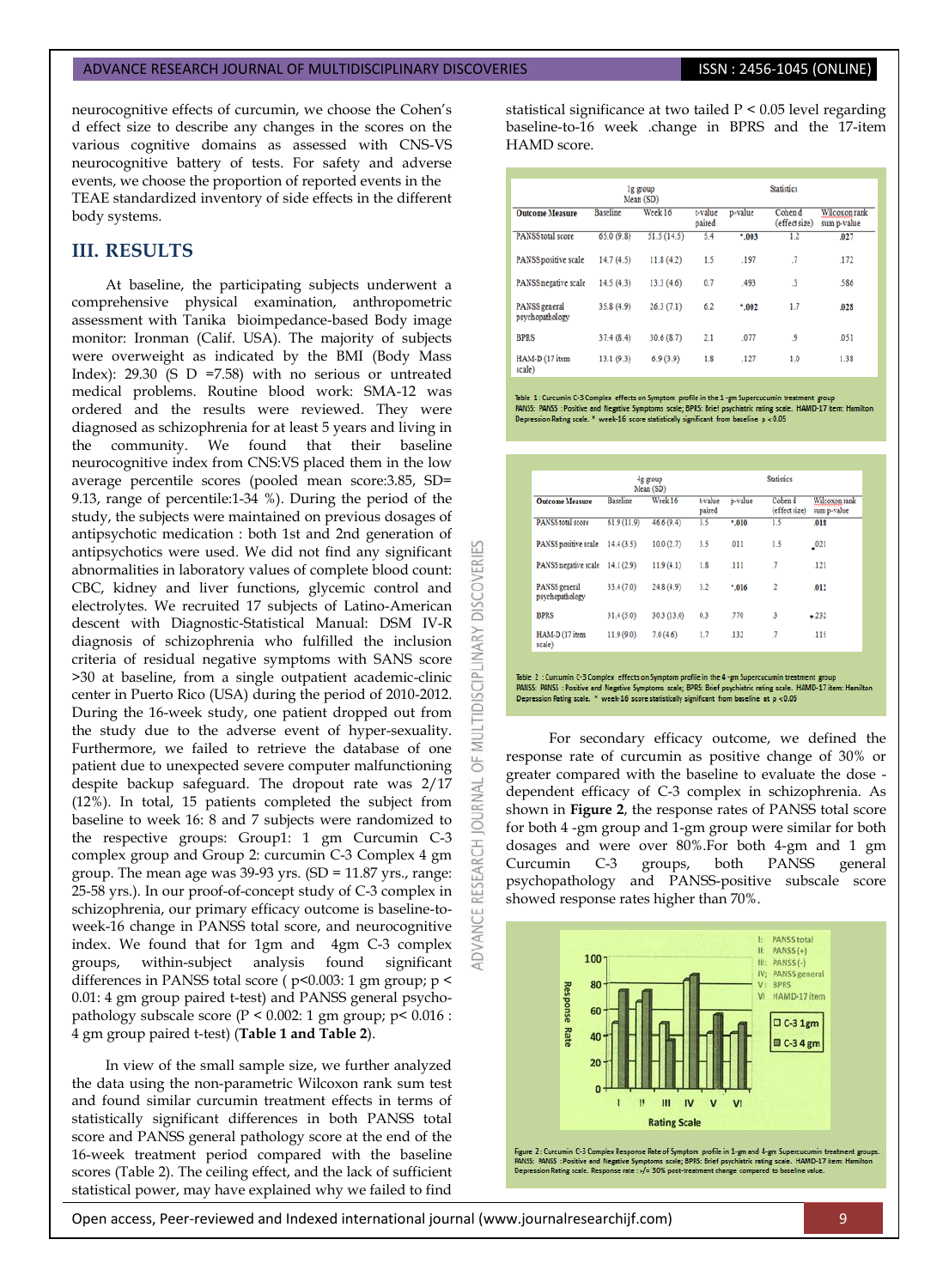In view of the small sample size and the relative lack of statistical power, we chose to express the efficacy of curcumin in terms of Cohen's effect size independent of the sample size. Cohen's d effect size (ES) estimate is calculated by the formula as follows: the difference between baseline mean and the value at the end of the treatment period as divided by the standard deviation. We expressed the efficacy of curcumin C-3 complex with ES estimate for PANSS, Brief Psychiatric Rating scale: BPRS, and HAMD - 17 item, and Simpson Angus scale (SAS) and for Barnes Akathisia test (BAT). We repeated the psychiatric rating scales and TEAE, AIMS, SAS and at week 4, week 8 and week 16. Neurocognitive measures were repeated at the end of the 16-week period. For within-the-subject group difference, we adjusted for the correlation between the means. Effect sizes are expressed as points of Cohen's d score: d of  $0.2$  = small,  $0.5$  = medium, 0.8 and greater =large. Cohen's d statistics is independent of the sample size. As shown in **Table 1 and Table 2**, both 1 gm and 4 gm C-3 complex treatment groups produced large ES for PANSS total score and general psychopathology subscale. Medium ES were found for PANSS-positive subscale and HAMD-17item. The small ES in BPRS was somewhat unexpected for the C3 complex 4 gm group. The baseline score for PANSS negative symptom may not have been high enough to unmask the effect of curcumin. The study may not have sufficient power to detect the efficacy with respect to change in BPRS and HAM-D-17 item.

In reviewing the neurocognitive data summarized in **Table 3**, we found that for C-3 complex 1 gm group, the majority of the neurocognitive measures (8/11) improved, albeit non-significantly, over the16-week period. Similarly, for the C-3 complex 4 gm group, 9 of the 11 neurocognitive measures favored the active drug. For the 4 gm and 1 gm C-3 complex group, both reaction time and complex attention appeared to be somewhat impaired. Nevertheless, the aggregate neurocognitive index (NCI) of the C-3 complex 4 gm almost reached significance level (t =1.8, p=0.052, 1-tailed t-test). Effect size estimate favored C-3 complex treatment at 1 gm and 4 g dosages compared to baseline score when the participants were maintained on first and second generation of antipsychotics. The effect size estimates for both dosages of C-3 complex: 1 gm and 4 gm were 1.0 and 0.8, with moderate variability in the individual neurocognitive domains.C-3 complex.

| <b>Outcome Measure</b>        | Baseline<br>mean (SD) | Week 16 mean<br>(SD) | % change (Cohen's<br>d effect size) | Baseline mean<br>(SD) | Week 16 mean<br>(SD) | % change<br>(Cohen's deffect<br>size) |
|-------------------------------|-----------------------|----------------------|-------------------------------------|-----------------------|----------------------|---------------------------------------|
| Neurocognitive Index<br>(NCD) | 2.0(2.0)              | 12.0(12.7)           | $= 6.0(1.0)$                        | 5.7(12.5)             | 22.7 (31.2)          | $+17.0(0.8)$                          |
| Composite Memory              | \$5(14.3)             | 17.3(14.7)           | $-8.8(0.60)$                        | 15.0(18.1)            | 23.6(33.6)           | $-5.6(0.32)$                          |
| Verbal Memory                 | 10.3(13.3)            | 11.5(7.6)            | $-1.2(0.11)$                        | 15.1(18.5)            | 26.9 (36.1)          | $-11.8(0.41)$                         |
| Visual Memory                 | 11.0(17.4)            | 34.3 (28.1)          | $+23.3(1.0)$                        | 17.7(20.1)            | 28.1(27.4)           | $+10.4(0.43)$                         |
| Processing Speed              | 12.0(13.8)            | 15.8(19.4)           | $-3.8(0.23)$                        | 19.7 (36.8)           | 26.4(30.4)           | $-6.7(0.20)$                          |
| <b>Executive Functioning</b>  | 1.0(0.0)              | 17.0(18.5)           | $-16.0(0.23)$                       | 13.4(32.4)            | 22.3 (22.9)          | $-8.9(0.32)$                          |
| Prychomotor Speed             | 2.6(1.5)              | 2.0(1.0)             | $-0.6(-0.47)$                       | 15.9 (36.7)           | 30.1 (37.9)          | $*+14.2(0.76)$                        |
| Reaction Time                 | 12.3(12.4)            | 27.3(24.7)           | $*+15.0(.0.76)$                     | 8.4(11.3)             | 35.1 (39.9)          | $-26.7(0.91)$                         |
| Complex Attention             | 1.0(0.0)              | 1\$.2 (25.5)         | $*+17.2(-0.95)$                     | 12.4 (30.2)           | 23.9(28.4)           | $-11.5(0.39)$                         |
| Cognitive Flexibility         | 1.0(0.0)              | 11.6(14.9)           | $-10.6(1.00)$                       | 13.4 (32.9)           | 21.1(24.0)           | $+8.1(0.27)$                          |
|                               | 41.3(16.4)            | 29.5(3.3)            | $-11.8(-0.99)$                      | 46.3 (25.2)           | 37.9 (18.8)          | $-3.4(0.38)$                          |

Adjunctive treatment at 1gm and 4 gm appeared to be highly tolerated as no severe adverse events were reported. Subjective reports by the participants included decrease in irritability, level of drowsiness, memory problems, anxiety, confusion, non-specific skin irritations and chest tightness: the results of non-parametric Kendall Rank correlation coefficient (tau c) showed significant tau c coefficients (p< 0.05, two tailed). In examining the cardiac-metabolic profile from TEAE in our cohort of schizophrenic subjects, we did not observe any increase in BMI, changes in body composition, blood pressure and pulse (**Table 4 and Table 5)**. We are uncertain whether the one patient who reported increase in sexual activity during C-3 complex adjunctive treatment was directly related to C-3 complex. Since premorbid interpersonal relationship, difficulty has confounded the clinical presentation. The side effects were generally mild and transient. In monitoring for adverse changes in extrapyramidal motor symptoms: akathisia, Parkinsonian tremor, rigidity, and dyskinesia, we did not find any significant differences in the scores for SAS, AIMS and Barnes Akathisia test (BAT) between the 4 gm or 1 gm C-3 complex group.

|                                    |                | $C-3:1$ g group<br>$N=7$ | $C-3$ : 4 g group<br>$N - R$ |                |  |
|------------------------------------|----------------|--------------------------|------------------------------|----------------|--|
|                                    | Mean (SD).     |                          | Mean (SD)                    |                |  |
|                                    | Baseline       | Wk 16                    | Baseline                     | Wk 16          |  |
| Systolic BP                        | 125.4 (10.9)   | 117.9 (20.0).            | 116.6 (17.1)                 | 112.5(12.8)    |  |
| Diastolic BP                       | 79.6 (6.4)     | 78.6 (13.1)              | 74.4 (5.0)                   | 76.3 (5.2)     |  |
| Pulse                              | 72.7 (11.5)    | 73.6 (5.7)               | 73.9 (7.0)                   | 78.0 (K.1)     |  |
| Core body<br>Temperature(Celsius). | 36.4 (0.5)     | 36.1 (0.2)               | 36.1 (0.3)                   | 36.2 (0.2)     |  |
| Weight (Ibs)                       | 194.1 (51.3)   | 195.9 (55.7).            | 193.0 (64.5)                 | 194.7 (65.7)   |  |
| % fat                              | 29.7 (8.6)     | 31.7 (7.7)               | 28.1 (10.6)                  | 27.8 (9.9)     |  |
| Waist circumference<br>$l$ cm3     | 96.0 (19.2)    | 100.6(20.4)              | 98.3 (19.0)                  | 100.1 (16.1)   |  |
| % Ican body mass                   | 37.9 (6.4)     | 34.0(4.8)                | 38.6 (5.6)                   | 37.4 (5.7).    |  |
| % total body water                 | 51.2(6.2)      | 49.8 (5.7)               | 52.5 (7.8)                   | 51.2 (7.9)     |  |
| Basal metabolic rate               | 1750.6 (418.7) | 1721.0 (391.0)           | 1797.5(244.1)                | 1874.1 (522.9) |  |

Table 4: Vital signs Monitoring during Supercurcumin Treatment

| *Adverse events    | Treatment groups                |                                 |  |  |
|--------------------|---------------------------------|---------------------------------|--|--|
| ×                  | 1 gm<br>Supercure <sup>TM</sup> | 4 gm<br>Supercure <sup>7M</sup> |  |  |
| headache           | 14.3%                           | <b>WE WIND</b>                  |  |  |
| dizzy spells       | 14.3%                           |                                 |  |  |
| tinnitus           | 14.3%                           | 12.5%                           |  |  |
| coughing sensation | 14.3%                           | <b>Allegea</b>                  |  |  |
| dry mouth          | 14.3%                           | 12.5                            |  |  |
| appetite increase  | 14.3%                           | 12.5                            |  |  |
| thirst sensation   | 14,3%                           | ------                          |  |  |
| libido change      | \14.3% (increase)               | 12.5 (decrease)                 |  |  |
| sleep disturbances | 14.3%                           | <b>ALLES &amp; DOWN</b>         |  |  |

Table 5: Treatment emergent adverse events during Supercurcumin treatment:

Open access, Peer-reviewed and Indexed international journal (www.journalresearchijf.com) 10

**DISCOVERI** 

LTIDISCIPLINARY

 $\geq$ 5F

**JAWAL** 

**ADVANCE RESEARCH**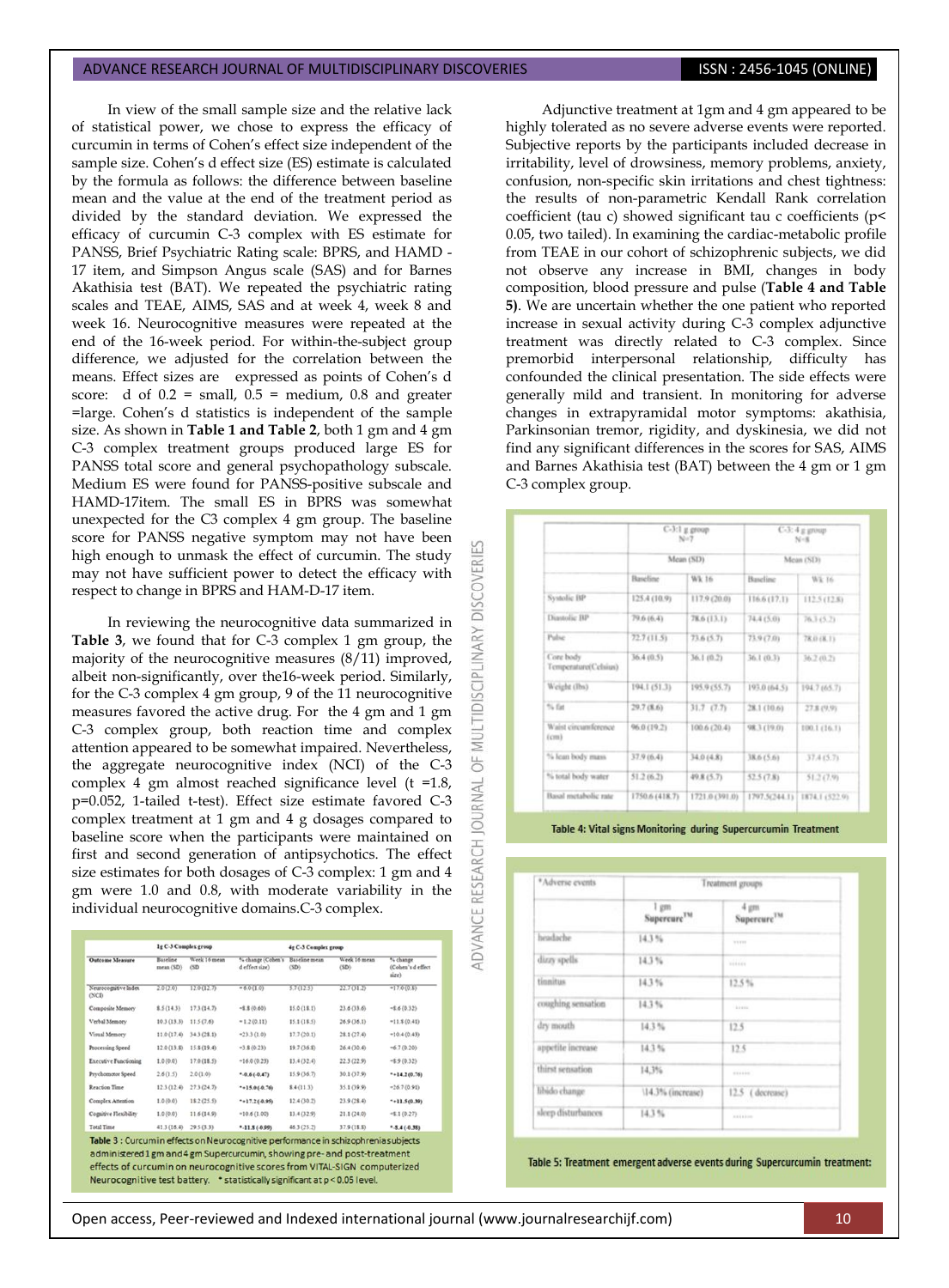### **IV. DISCUSSION**

We demonstrated for the first time beneficial effects of Curcumin C-3 Complex with Bioperine (Supercurcumin™) in a cohort' of patients diagnosed as schizophrenia exhibiting marked persistent positive and negative symptoms and cognitive impairment. Our findings differ from the data from a randomized placebocontrolled study of curcumin in schizophrenia [\[28\].](#page-7-20) The RCT study used a different formulation of curcumin capsules (Theravalues Corporation, Tokyo, Japan) at a fixed daily oral dosage of 360 mg over 8-week period. The results showed that curcumin increased the plasma level of Brainderived Neurotrophic factor (BDNF) compared with placebo. No difference was found between the schizophrenia group and the placebo group in either the core symptoms of schizophrenia as monitored with BPRS (Brief Psychiatric Rating scale) or the neurocognitive domains as measured with MATRICS, We interpret the discrepancy as related to the dosage regimen and the bioavailability differences in standardized formulations of curcumin used in the two studies.

Despite the small sample size and hence lack of sufficient statistic power to detect intrinsic level of significance, our effect size analysis indicates a strong positive effect of curcumin in enhancing the neurocognitive index of the CNS-VS neurocognitive battery of tests: Cohen's d effect size of 1.0 and 0.8 for C-3 complex 1 gm and 4 gm groups. **(Table 3)**. A previous study in firstepisode schizophrenia reported effect size of 0.38 attributable to practice effect in subjects maintained on either risperidone or olanzapine [\[29\].](#page-8-0) Intriguing enough, an effect size of 0.33 has also been found in normal healthy controls administered the same battery of tests as the CNS-VS battery used in our study. The results of our pilot study indicated an adjusted effect size of 0.42-0.62 (moderate) for curcumin treatment effect in schizophrenia, after accounting for factors such as exposure, familiarity and procedural learning). Since our study cohort had severe cognitive deficits at entry to the study', our finding of curcumin exhibiting tentative cognitive enhancing effects, albeit preliminary, raise an intriguing question as to the emerging role of curcumin as potential cognitive enhancing strategy in schizophrenia.

Negative symptoms overlap considerably with the cluster of depressive symptoms in schizophrenia. Subsyndromal depressive syndrome was found to be associated with an overall increase in the severity of positive and negative symptoms of schizophrenia [\[30\].](#page-8-1) Our finding on the positive effect of curcumin on subsyndromal depressive symptoms in schizophrenia is consistent with the results of seven clinical trials of curcumin in depressive symptoms and major depressive disorder [\[31\],](#page-8-2)[\[32\],](#page-8-3)[\[33\]](#page-8-4)[,\[34\]](#page-8-5)[,\[35\],](#page-8-6)[\[36\],](#page-8-7)[\[37\].](#page-8-8) From analysis of the data from the cohort of 377 patients with depression, the pooled standardized mean difference (SMD) from the baseline score in Hamilton Rating Scale for Depression scores (pooled SMD -0.344, 95% confidence interval -0.558 to -0.129;  $P = .002$ ) was found to be highly significant. [\[38\].](#page-8-9) The results provide preliminary evidence for efficacy of curcumin in ameliorating the depressive symptoms. Reduction of anxiety symptoms was reported in 3/6 of the clinical trials.

Our study with curcumin provides preliminary evidence of the cognitive enhancing effects of SupercurcuminTM.. Our study has certain methodological limitations: the small sample size, the lack of placebo arm, and the relatively short treatment period, in schizophrenia, the persistence of cognitive impairment rekindles debate on the controversial issue of schizophrenia as a variant of dementing process. Emil Kraepelin pioneered in conceptualizing the cognitive deficits of schizophrenia as the "Dementia Praecox' paradigm of failed neuroregeneration [\[39\].](#page-8-10) A recent Genome-Wide-Associationstudy(GWAS) conducted by the Schizophrenia Working Group of the Psychiatric Genomics Consortium, found evidence for insidious "dementing process" underlying the cognitive deficits in schizophrenia [\[40\].](#page-8-11) The converging pathways derived from the 108 genetic loci hits converge upon dopamine metabolism, with functional spinoffs on three pathways: immune modulation, calcium signaling and synaptic plasticity.The mode of action of curcumin fortuitously embraces the three pathways in the GWAS stud[y \[41\]](#page-8-12)[,\[42\],](#page-8-13)[\[43\],](#page-8-14)[\[44\].](#page-8-15)

Taken together, we interpret our positive findings of Curcumin C-3 complex in schizophrenia in the context of curcumin as the pivotal master in reprogramming the epigenetics network regulating multiple downstream signals related to neuro-inflammation, oxidative stress and synaptic plasticity. The pleotropic actions of curcumin in modulating the sensitivity of diverse neurotransmitter and signal transduction systems: dopamine, NMDA(N-methyl-D-aspartic acid) metabotropic and ionotropic receptor complex and serotonin, synergize its modulatory effects on the epigenetics circuitry in schizophrenia [\[45\].](#page-8-16) Curcumin distinguishes from most antipsychotics in exhibiting concomitant anti-Parkinson activity in translational genetic model of Parkinson diseas[e \[46\].](#page-8-17)

# **V. CONCLUSION**

**DISCOVERI** 

5 **IRNAL** a

> Our preliminary study in schizophrenia shows that the novel formulation combining curcumin with piperine: black pepper: Super curcumin<sup>TM</sup>, corroborates the claim that pepper increases the bioavailability of curcumin by as much as  $2,000 \times$  fold  $[44]$ . The sub-optimal pharmacokinetic profile of curcumin most likely explains the discrepant findings of studies of oral curcumin formulations in Alzheimer dementia [\[47\].](#page-8-18) Curcumin belongs the master regulator of multiple epigenetics targets implicated in neuro-epigenomes-driven chromatin remodeling and neuro-inflammation pathways genes, and plasticity gene [\[48\],](#page-9-0) [\[49\].](#page-9-1) A recent PET imaging study with the specific HDAC ligand: [C14]-Martin stat [\[50\]](#page-9-2) has found that schizophrenia subjects exhibited altered HDAC expression in the dorsal-lateral prefrontal cortex (DLPFC) compared with healthy control. HDAC expression positively correlated with cognitive performance scores in schizophrenia and schizoaffective disorder. For optimizing curcumin, nanotechnology can optimize targeted drug

Open access, Peer-reviewed and Indexed international journal (www.journalresearchijf.com) 11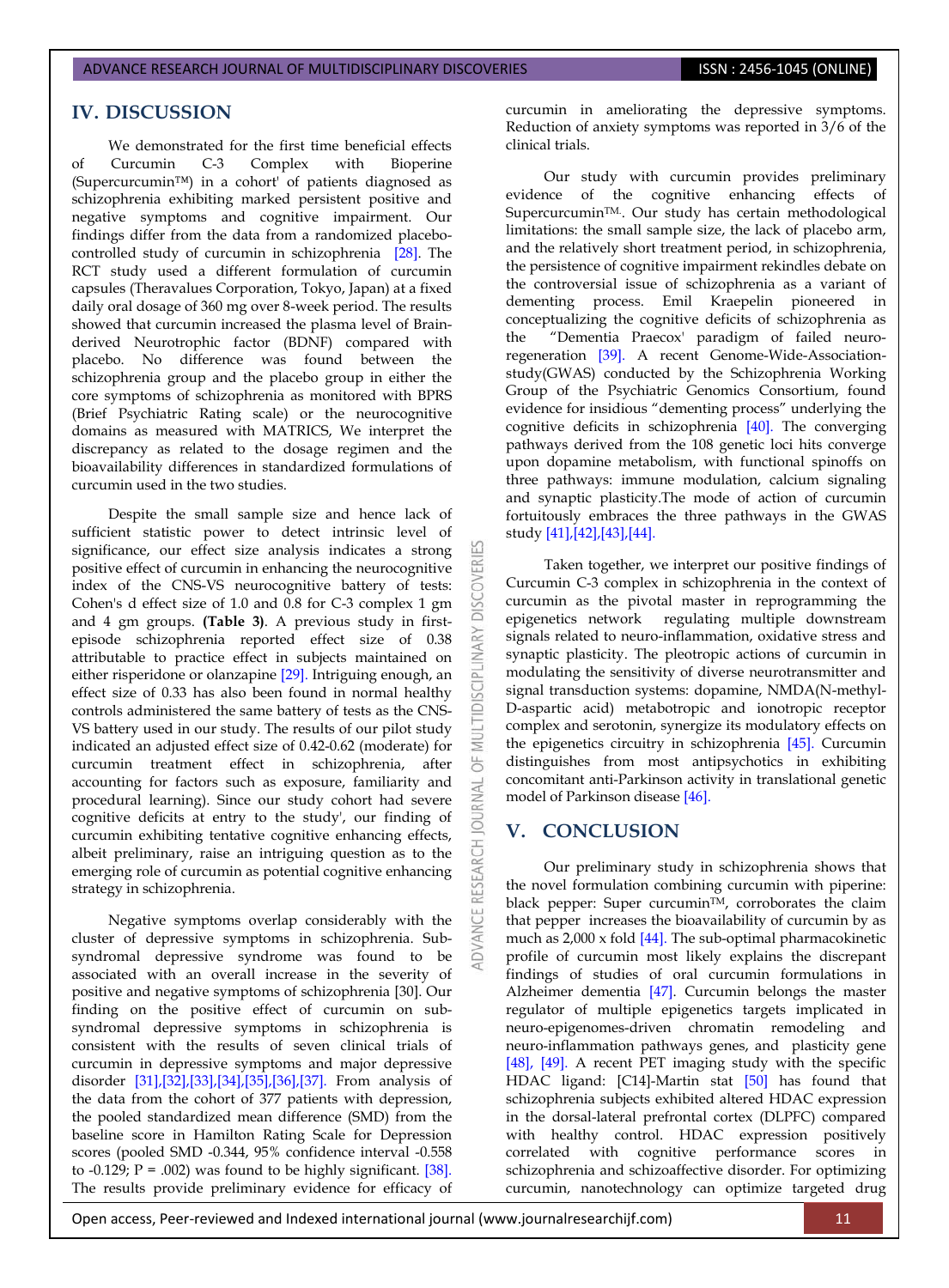delivery system [\[51\],](#page-9-3) [\[52\].](#page-9-4) Repurposing Liposome-basedcurcumin formulation (Lipocurc<sup>Tm</sup>, Sign Path Pharm. PA USA) from oncology to CNS disorders can be transformative approach in treatment refractory schizophrenia [\[45\],](#page-8-16) [\[46\].](#page-8-17) Phase I trial of Lipocurc™ in normal healthy control subjects has demonstrated a very favorable safety profile [\[53\].](#page-9-5) Taken together, our preliminary study highlights pharmacological targeting of dysregulation of epigenetics signaling of HDAC inhibition [\[54\]](#page-9-6) may be a heuristic roadmap in developing novel therapeutics in schizophrenia.

# **VI. ETHICS APPROVAL AND CONSENT**

The study was approved by Institutional Research Ethics board USA : Aspire LLC 9320 Fuerte Drive, Suite 106 La Mesa CA 91941 USA and managed by the Lawson Health research Institute London ON Canada. We certify that study was approved by Aspire IRB LLC Calif USA and all participants signed informed consent prior to entry to the study. The study was formally registered at NIH ClinicalTrials.gov Identifier: NCT01875822. The trial registered June 2009 and completed May 2012. Informed consent was sought for publication of the aggregate data. The study protocol was reviewed and approved by the Coast Independent Review Board CO USA in Oct. 2009.

# **VII. AUTHOR CONTRIBUTIONS**

SC ,MWF ,VB, KT, ZC contributed equally towards the design ,execution and interpretation of the results and significance of the study. All the co-authors have contributed research ideas, clinical perspectives on adjunctive treatment of schizophrenia in the context of targeting epigenetics signaling in CNS disorders. KT, ZC and HR has made special contributions in reformatting all the data and presented preliminary results of Curcumin C-3 complex study in schizophrenia at the American Psychiatric Association meeting New Research Poster session in San Francisco USA in 2013. We express special thanks to ZC, YB for their statistical expertise in statistical analysis. We would like to acknowledge the selected group of biomedical sciences trainees: KT, HR, VS, MW, ZK and AC for their robust energies in literature search, in sharing and reviewing relevant literature on epigenetics. KT, HR, VS, MW have contributed towards acquiring clinical trial skills under the dynamic leadership of MWF .

## **VIII. FUNDING**

 We sincerely acknowledged the general financial support from the Stanley Medical Research Institute (SMRI) Chevy Chase, MD USA 20815 USA Grant no: #06T-773. www.Stanleyresearch.com.

### **IX. ACKNOWLEDGMENTS**

 We would like to express our special appreciation to Badmeav, former medical director of Sabinsa Corp., Dr. Muhammed Majeed, Founder, Dr. N.Kalyanam, Ph.D. President R & D, Sabinsa Corp. NJ USA for providing us with Supercurcumin™ through materials transfer agreement. We would like express our sincerest appreciation to Dr. Fuller Torrey, M.D.Executive Director SMRI for his active interest and encouragement of the project, and Rhoda Marte Administrator,Grants/Treatment Trials, SMRI Treatment Trial Program Manager for her excellent skills in managing the logistics of clinical trial. We would like to thank sincerely the clinical staff of the clinic of Dr. Michel Woodbury and the research subjects from Dr. M Woodbury;s clinic for sharing with us their wealth of clinical trial experiences and strong commitment towards the project. We thank the staff of Sabinsa Corp. for providing us with Supercurcumin™ through materials transfer agreement.

## **X. CONFLICTS OF INTEREST**

The authors declare no conflict of interest."

# **XI. REFERENCES**

**DISCOVERI** 

**LTIDISCIPLINARY** 

≣ 5F

**JAN NOURNAL** 

**IDVANCE RESEARCH** 

- <span id="page-6-0"></span>[1] **Hovington CL, Lepage M.** Neurocognition and neuroimaging of persistent negative symptoms of schizophrenia. **Expert Rev Neurother**. 2012 Jan;t2(1):53 69.
- <span id="page-6-1"></span>[2] **Suzuki T, Remington G, Mulsant BH, Uchida H, Rajji TK, Graff-Guerrero A, Mimura M,** Mamo DC Defining treatment-resistant schizophrenia and response to antipsychotics: a review and recommendation. **Psychiatry Res.** 2012 May 15;197(1- 2):1-6. Review.
- <span id="page-6-2"></span>[3] **Abdolmaleky HM, Thiagalingam S.** Can the schizophrenia epigenome provide clues for the molecularbasis of pathogenesis? **Epigenomics.** 2011 Dec;3(6):679-83.
- <span id="page-6-3"></span>[4] **Beveridge NJ, Cairns MJ** MicroRNA dysregulation in schizophrenia. **Neurobiol Dis.** 2011 May;46(2):263- 271.
- <span id="page-6-4"></span>[5] **Swathy B, Banerjee M.** Understanding epigenetics of schizophrenia in the backdrop of its antipsychotic drug Therapy. **Epigenomics.** 2017 May;9(5):721-736
- <span id="page-6-5"></span>[6] **Veronica Merelo, Dante Durand, Adam R. Lescallette, Kent E. Vrana, L.** Elliot Hong, Mohammad Ali Faghihi, and Alfredo Bellon Associating schizophrenia, long non-coding RNAs and neurostructural dynamics. **Front Mol Neurosci**. 2015; 8: 57. Published online 2015 Sep 30.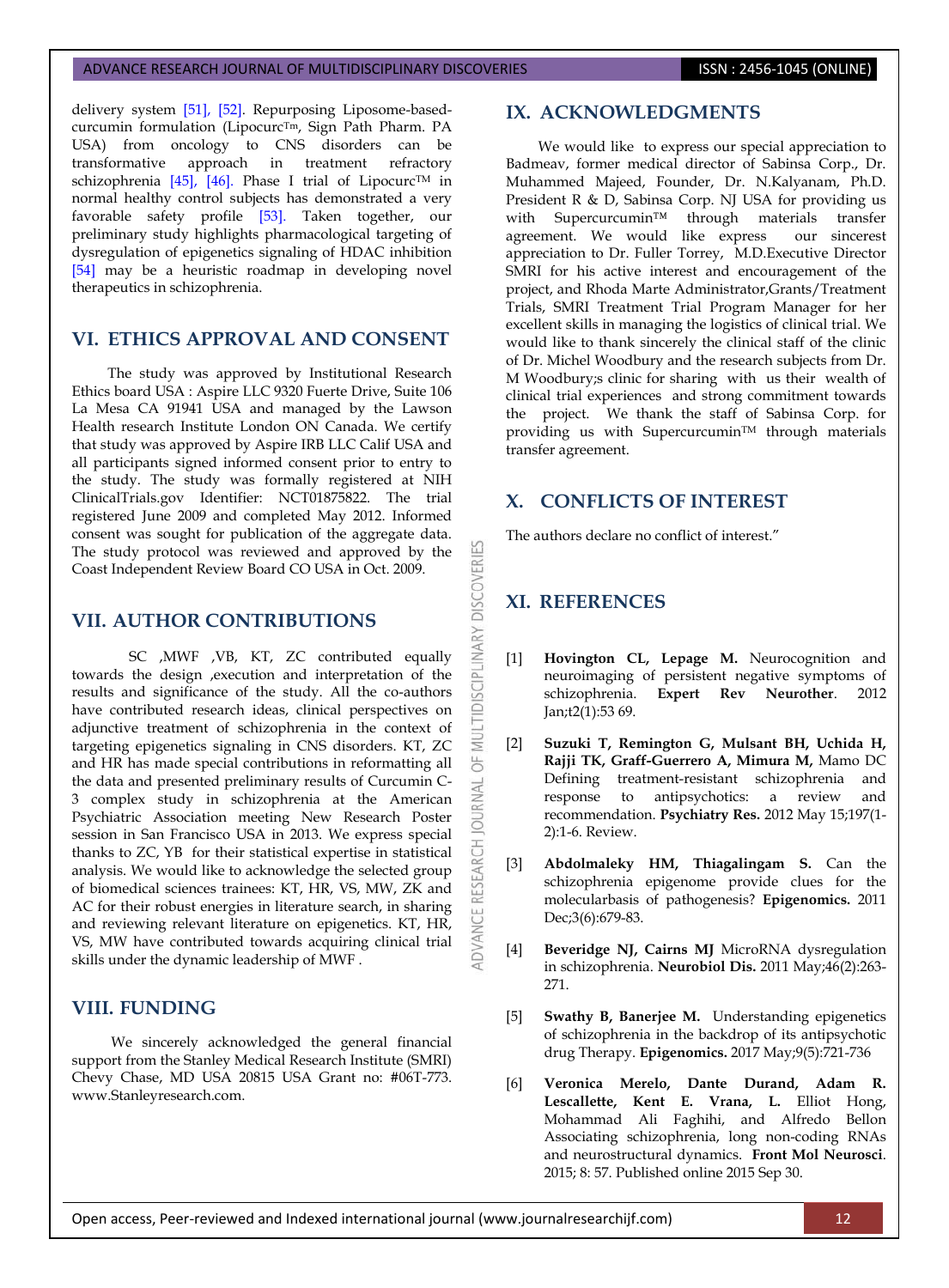- <span id="page-7-0"></span>[7] **Pang B, Wang J, Zhang W, Gao Y, Zhang J, Su Y, Kou C.** Increased histone deacetylase activity in peripheral blood mononuclear cells of patients with schizophrenia. **Psychiatry Res.** 2016 Nov 30;245: 105- 107.
- <span id="page-7-1"></span>[8] **Tang B, Dean B, Thomas EA**. Disease- and agerelated changes in histone acetylation at gene promoters in psychiatric disorders. **Transl Psychiatry**. 2011 Dec 20;1:e64. doi: 10.1038/tp.2011.61.
- <span id="page-7-2"></span>[9] **Chase KA, Gavin DP, Guidotti A, Sharma RP.** Histone methylation at H3K9: evidence for restrictive epigenome in schizophrenia. **Schizophr Res.** 2013 Sep;149(1-3):15-20.
- <span id="page-7-3"></span>[10] **Chase KA, Rosen C, Rubin LH, Feiner B, Bodapati AS, Gin H, Hu E, Sharma RP.** Evidence of a sexdependent restrictive epigenome in schizophrenia. **J Psychiatr Res.** 2015 Jun;65:87-94.
- <span id="page-7-4"></span>[11] **Pani L, Villagrán JM, Kontaxakis VP, Alptekin K.**  Practical issues with amisulpride in the management of patients with schizophrenia. **Clin Drug Investig.** 2008;28(8):465-77
- <span id="page-7-5"></span>[12] **Beckers T, Burkhardt C, Wieland H, Gimmnich P, Ciossek T, Maier T, Sanders K.** Distinct pharmacological properties of second generation HDAC inhibitors with the benzamide orhydroxamate head group. **Int J Cancer.** 2007 Sep 1;121(5):1138-48.

**DISCOVERI** 

LTIDISCIPLINARY

bF

OURNAL

RESEARCH

ADVANCE

- <span id="page-7-6"></span>[13] **Imai Y, Maru Y, Tanaka J.** Action. Mechanisms of histone deacetylase inhibitors in the treatment of hematological malignancies. **Cancer Sci.** 2016 Nov;107(11):1543-1549 Review.
- <span id="page-7-7"></span>[14] **Park SW, Seo MK, Cho HY, Lee JG, Lee BJ, Seol W, Kim YH.** Differential effects of amisulpride and haloperidol on dopamine D2 receptor-mediated signaling in SH-SY5Y cells. **Neuropharmacology**. 20 11Sep;61(4):761-9.
- <span id="page-7-8"></span>[15] **Meltzer HY,** Massey BW The role of serotonin receptors in the action of atypical antipsychotic drugs. **Curr Opin Pharmacol.** 2011 Feb;11(1):59-67.
- <span id="page-7-9"></span>[16] **Prof.** Stefan Leuchm Andrea Cipriani, Dimitris Mavridis,,Deniz Örey,Franziska Richter, Myrto Samara, Corrado Barbui, Prof Rolf R Engel, , Prof John R Geddes, Werner Kissling, Marko Paul Stapf ;Bettina Lässig Georgia Salanti, Prof John M Davis, Comparative efficacy and tolerability of 15 antipsychotic drugs in schizophrenia: a multipletreatments meta-analysis. **Lancet** Volume 382, No. 9896, p951–962, 14 September 2013
- <span id="page-7-10"></span>[17] **Fu S, Kurzrock R.** Development of Curcumin as an epigenetic agent. **Cancer** 2010, 116: 4670-4676.
- <span id="page-7-11"></span>[18] **Bora-Tatar G, Dayangac Erden D, Demir As, Dalkara S, Yelekci K, Erdem-Yurter H.** Molecular modifications on carboxylic acid derivatives as potent histone deacetylase inhibitors: activity and docking studies. **Bioorg. Med Chern**. 2007 17: 5219- 5228.
- <span id="page-7-12"></span>[19] **Hongyu Zhou, Christopher S.** Beevers and Shile Huang. Targets of curcumin **Curr Drug Targets** 2011 March 1; 12(3): 332-347·
- <span id="page-7-13"></span>[20] **[Müller N.](https://www.ncbi.nlm.nih.gov/pubmed/?term=M%C3%BCller%20N%5BAuthor%5D&cauthor=true&cauthor_uid=29648618)** Inflammation in Schizophrenia: Pathogenetic Aspects and Therapeutic Considerations. **[Schizophr Bull.](https://www.ncbi.nlm.nih.gov/pubmed/29648618)** 2018 Aug 20;44(5):973-982. doi: 10.1093/schbul/sby024.
- <span id="page-7-14"></span>[21] **Sung B, Prasad S, Yadav VR, Aggarwal BB.** Cancer cell signaling pathways targeted by spice-derived nutraceuticals. **Nutr Cancer**. 2012;64(2):173-97. Epub 2011 Dec 9. Review
- <span id="page-7-15"></span>[22] **Kumar A, Ahuja A, Ali J, Baboota S.** Conundrum and therapeutic potential of curcumin in drug delivery.**Crit Rev Ther Drug Carrier Syst.** 2010;27(4):279-312. Review
- <span id="page-7-16"></span>[23] **Anand P, Kunnumakkam A.B, Newman RA, Aggarwal BB.** Bioavailability of curcumin: problems and promises. **Mol Pharm.** 2007 Nov-Dec;4(6):807- 18. Epub 2007 Nov 14. Review
- <span id="page-7-17"></span>[24] **Han HK.** The effects of black pepper on the intestinal absorption and hepatic metabolism of drugs. **Expert Opin Drug Metab Toxicol**. 2011 Jun;7(6):721-9. Epub 2011 Mar 24. Review.
- <span id="page-7-18"></span>[25] **Shoba G, Joy D, Joseph T, Majeed M, Rajendran R,**  Srinivas PS Influence of piperine on the pharmacokinetics of curcumin in animals and healthy volunteers. **Planta med** 1998 64(4): 353-6.
- <span id="page-7-19"></span>[26] **Patel VB, Misra S, Patel BB, Majumdar AP.** Colorectal cancer: chemopreventive role of curcumin and resveratrol.**Nutr Cancer.** 2010;62(7):958-67. Review.
- [27] **Gualtieri CT,** Johnson LG Reliability and validity of a computerized neurocognitive test battery, CNS Vital Signs. **Arch Clin Neuropsychol.** 2006 21:623- 643.
- <span id="page-7-20"></span>[28] **Wynn JK, Green MF, Hellemann G, Karunaratne K, Davis MC, Marder SR.** The effects of curcumin on brain-derived neurotrophic factor and cognition in schizophrenia: A randomized controlled study. **Schizophrenia Res**. 2017 Sep 29. pii: S0920- 9964(17)30608-4. doi: 10.1016/j.schres.2017.09.046. [Epub ahead of print]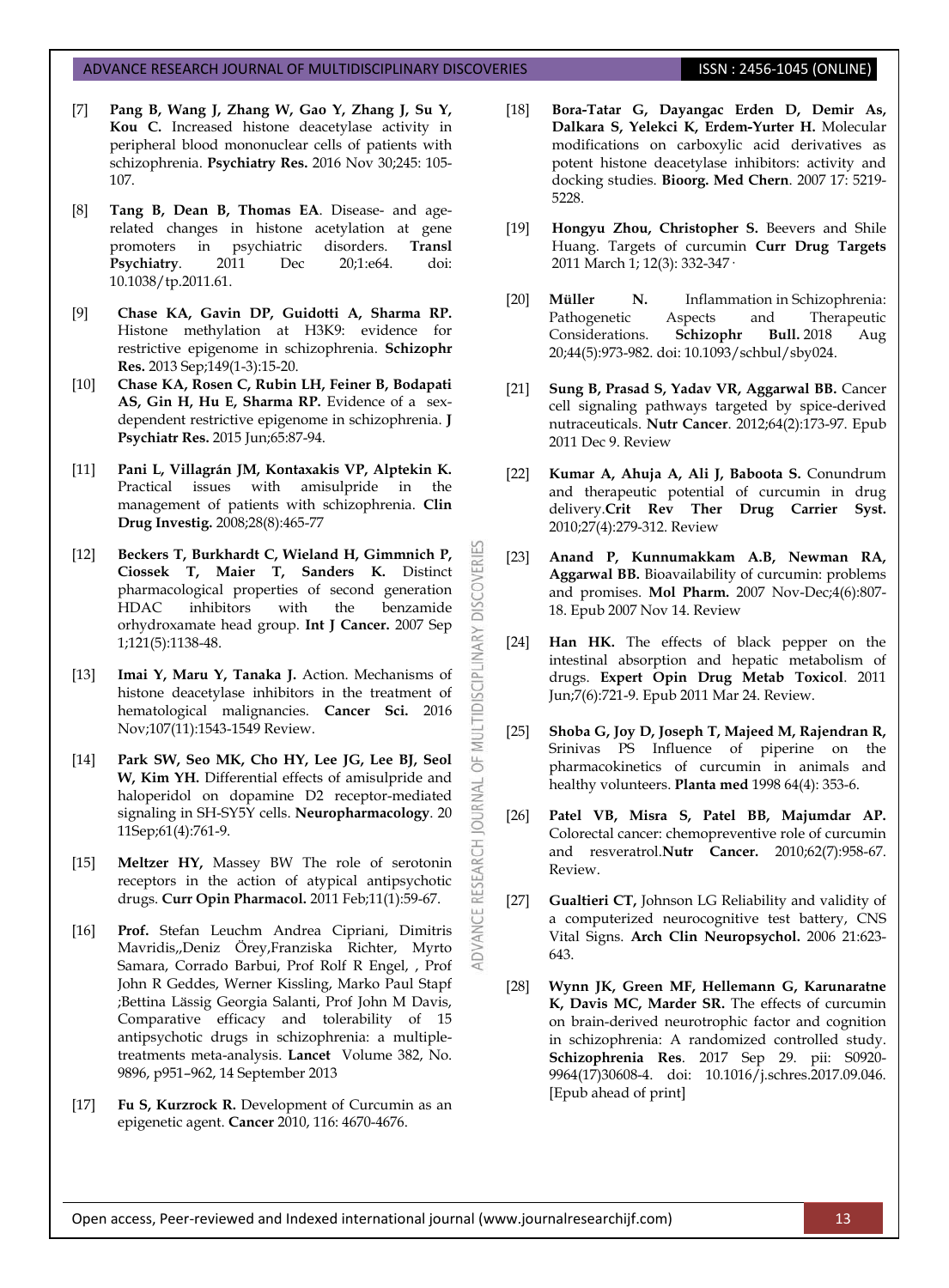- <span id="page-8-0"></span>[29] **Goldberg TE, KeefeR. E., Goldman RS, Robinson**  DG, Harvey P. Circumstances under which practice does not make perfect: A review of the Practice Effect literature in Schizophrenia and its relevance to Clinical Treatment studies. **Neuropsychopharmacol** 2010 35:1053-1062
- <span id="page-8-1"></span>[30] **Zisook S, Montross L, Kasckow J, Mohamed S, Palmer BW, Patterson TL, Golshan S, Lehman D, Solorzano E.** Subsyndromal depressive symptoms in middle-aged and older persons with Schizophrenia **Am J Geriatr Psychiatry.** 2007 Dec;15(12):1005-14.
- <span id="page-8-2"></span>[31] **Yu JJ, Pei LB, Zhang Y, Wen ZY, Yang JL.** Chronic Supplementation of Curcumin Enhances Efficacy of Antidepressants in Major Depressive Disorder: A Randomized, Double-Blind, Placebo-controlled Pilot Study.**J Clin Psychopharmacol**. 2015 Aug;35(4):406- 10.
- <span id="page-8-3"></span>[32] **Esmaily H, Sahebkar A, Iranshahi M, Ganjali S, Mohammadi A, Ferns G, Ghayour-Mobarhan M.** An investigation of the effects of curcumin on anxiety and depression in obese individuals: A randomized controlled trial. **Chin J Integr Med.** 2015 May;21(5):332-8. doi: 10.1007/s11655-015-2160 z.
- <span id="page-8-4"></span>[33] **Lopresti AL, Maes M, Meddens MJ, Maker GL, Arnoldussen E, Drummond PD.** Curcumin Cur and major depression: a randomised, double-blind, placebo-controlled trial investigating the potential of peripheral biomarkers to predict **treatment** response and antidepressant mechanisms of change. **Eur. Neuropsychopharmacol.** 2015 Jan;25(1):38-50.
- <span id="page-8-5"></span>[34] **Sanmukhani J, Satodia V, Trivedi J, Patel T, Tiwari D, Panchal B, Goel A, Tripathi CB.** Efficacy and safety of curcumin in major depressive disorder: a randomized controlled trial. **Phytother Res.** 2014 Apr;28(4):579-85. doi: 10.1002/ptr.5025. Epub 2013 Jul 6
- <span id="page-8-6"></span>[35] **Bergman J, Miodownik C, Bersudsky Y, Sokolik S, Lerner PP, Kreinin A, Polakiewicz J, Lerner V.**  Curcumin as an add-on to antidepressive treatment: a randomized, double-blind, placebo-controlled, pilot clinical study. **Clin Neuropharmacol**. 2013 May-Jun;36(3):73-7.
- <span id="page-8-7"></span>[36] **Sanmukhani J, Satodia V, Trivedi J, Patel T, Tiwari D, Panchal B, Goel A, Tripathi CB.** Efficacy and safety of curcumin in major depressive disorder: a randomized controlled trial. **Phytother Res.** 2014 Apr;28(4):579-85. doi: 10.1002/ptr.5025. Epub 2013 Jul 6
- <span id="page-8-8"></span>[37] **Bergman J, Miodownik C, Bersudsky Y, Sokolik S, Lerner PP, Kreinin A, Polakiewicz J, Lerner V.** Curcumin as an add-on to antidepressive treatment: a randomized, double-blind, placebo-controlled, pilot clinical study. **Clin Neuropharmacol.** 2013 May-Jun;36(3):73-7.
- <span id="page-8-9"></span>**[38] Ng QX, Koh SSH, Chan HW, Ho CYX.** Clinical Use of Curcumin in Depression: A Meta-Analysis. **J Am MedDir Assoc. 2**017 Jun 1;18(6):503-508. doi: 10.1016/j.jamda.2016.12.071.
- <span id="page-8-10"></span>[39] **Falkai P, Rossner MJ, Schulze TG, Hasan A, Brzózka MM, Malchow B, Honer WG, Schmitt A.** Kraepelin revisited: schizophrenia from degeneration to failed regeneration. **Mol Psychiatry.** 2015 Jun;20(6):671-6. doi: 10.1038/mp.2015.35. Epub 2015 Mar 31.
- <span id="page-8-11"></span>[40] **Schizophrenia Working Group of the Psychiatric Genomics Consortium.** Biological insights from 108 schizophrenia -associated genetic loci. **Nature** 2014; 511:421–427.
- <span id="page-8-12"></span>[41] **Abdollahi E, Momtazi AA, Johnston TP,** Sahebkar A Therapeutic effects of curcumin in inflammatory andimmune-mediated diseases: A nature-made jackof-all-trades? **J Cell Physiol.** 2018 Feb;233(2):830-848
- <span id="page-8-13"></span>[42] **Abir Kumar Panda, Dwaipayan Chakraborty, Irene Sarkar, Tila Khan,** and Gaurisankar Sa New insights into therapeutic activity and anticancer properties of curcumin. **J Exp Pharmacol**. 2017; 9: 31–45. Published online 2017 Mar 31.
- <span id="page-8-14"></span>[43] **Boyanapalli SS, Tony Kong AN. "**Curcumin, the King of Spices": Epigenetic Regulatory Mechanisms in Prevention of Cancer, Neurological, and Inflammatory Diseases. **Curr Pharmacol Rep**. 2015 Apr;1(2):129-139.

**DISCOVERI** 

**LTIDISCIPLINARY** 

MUI  $\overline{6}$ 

JOURNAL

ADVANCE RESEARCH

- <span id="page-8-15"></span>[44] **Hewlings SJ, Kalman DS.** Curcumin: A Review of Its Effects on Human Health. **Foods.** 2017 Oct 22;6(10). pii: E92. doi: 10.3390/foods6100092.
- <span id="page-8-16"></span>[45] **Chiu Simon ; Michel Woodbury-Farina; Kristen Terpstra; Vladimir Badmaev ; Zack Cernovsky;Yves Bureau;Jerry Jirui Hou ; Hana Raheb; Mariwan Husni; John Copen; Mujeeb Shad ; Veronica Sanchez,; MarissaWilliams; Zahra Khazaeipool; Autumn Carriere; Christina Chehade1, Amresh Srivastava.** Targeting epigenetics signaling with Curcumin: a transformative drug lead in treatment of schizophrenia? **J Clinical Epigenetics** 3 (2) 2017.
- <span id="page-8-17"></span>[46] **Chiu Simon , Terpstra KJ, Bureau Y, Hou J, Raheb H, Cernvosky Z, Badmeav V, Copen J, Husni M,Woodbury-Farina M** Liposomal-formulated curcumin [Lipocurc™] targeting HDAC (histone deacetylase prevents apoptosis and improves motor deficits in Park 7 (DJ-1)-knockout rat model of Parkinson's disease: implications for epigeneticsbased nanotechnology-driven drug platform. **J Complement Integrative Med.** 2013jcim-Nov-00207.10.Pii/j/jcim.2013.10 issue-1/jcim-2013 doi: 10.1515/
- <span id="page-8-18"></span>[47] **Brondino N, Re S, Boldrini A, Cuccomarino A, Lanati N, Barale F, Politi P.** Curcumin as a therapeutic agent in dementia: a mini systematic review of human studies. **Scientific WorldJournal.** 2014 Jan 22;2014:174282. doi: 10.1155/2014/174282. eCollection 2014. Review.

Open access, Peer-reviewed and Indexed international journal (www.journalresearchijf.com) 14